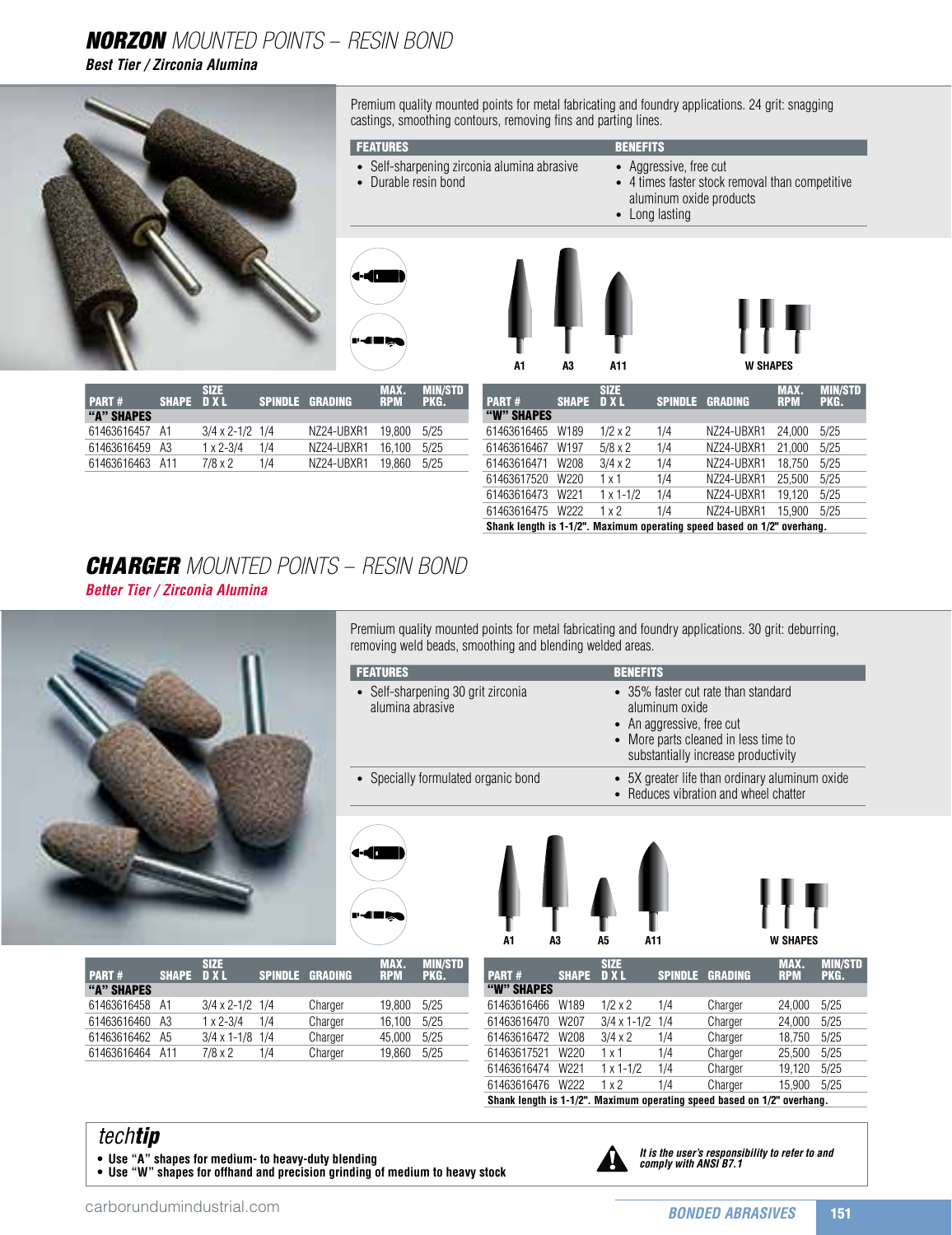# FIBER-REINFORCED MOUNTED POINTS - RESIN BOND

*Good Tier / Aluminum Oxide*



| CENTER LAP MOUNTED POINTS - VITRIFIED BOND |  |
|--------------------------------------------|--|

*Better Tier / Aluminum Oxide Abrasive*

61463622657 B121 1/2" Ball 1/8 A80-HBF3 45,370 25/25 61463622655 W163 1/4 x 1/2 1/8 A80-HBF3 60,000 25/25 61463622656 W163 1/4 x 1/2 1/8 A120-HBF3 60,000 25/25



For use on Ex-Cello Center Lap and similar machines to produce accurate centers – precisely angled, truly conical, and free from ridges – for cylindrical grinding.

61463622651 W187 1/2 x 1 1/8 A80-HBF3 20,620 25/25 61463622646 W220 1 x 1 1/4 A80-HBF3 25,500 25/25 **Shank length is 1-1/2". Maximum operating speed based on 1/2" overhang.**

| <b>FEATURES</b>                                            | <b>BENEFITS</b>                                                           |
|------------------------------------------------------------|---------------------------------------------------------------------------|
| • Specially formulated wheel treatment<br>$#5$ wood resin) | • Adds lubricity to the point, minimizing risk of<br>metallurgical damage |
| • Large diameter spindle                                   | • Minimum deflection, rigid support                                       |
| • Precise dimensional tolerances                           | • Ensure accurate location of centers                                     |
|                                                            |                                                                           |

| <b>PART#</b>                                                            | SIZE<br>D X L     |     | <b>SPINDLE GRADING</b> | <b>MAX.</b><br><b>RPM</b> | MIN/STD<br>PKG. |  |
|-------------------------------------------------------------------------|-------------------|-----|------------------------|---------------------------|-----------------|--|
| <b>FOR CENTER LAPPING</b>                                               |                   |     |                        |                           |                 |  |
| 61463621421                                                             | $1/2 x 2**$       | 1/2 | A80-VVM                | 65.000                    | 5/25            |  |
| 61463622926                                                             | $1 \times 2^{**}$ | 17  | A80-VVM                | 15,900                    | 5/25            |  |
| Shank length is 1-1/2". Maximum operating speed based on 1/2" overhang. |                   |     |                        |                           |                 |  |

**\*\* Pointed 60°.** 

## *techtip*

#### Description of Overhang

- **Overhang is the distance between the grinder chuck and the abrasive on the spindle. The larger the overhang, the lower the maximum safe operating speed.**
- **Maximum operating speed is based on 1/2" overhang.**
- **• The standard shank length is 1-1/2".**





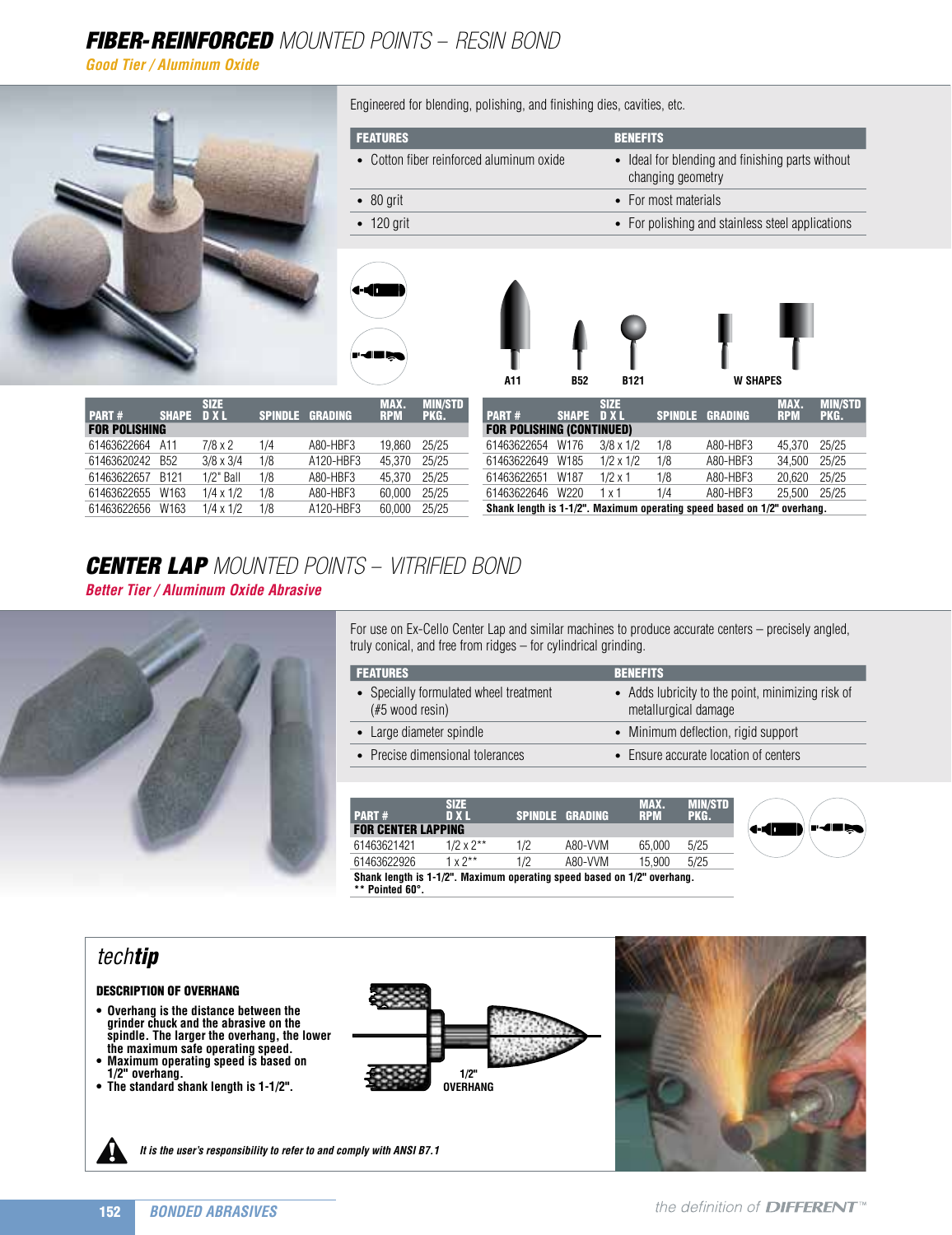# **GEMINI** MOUNTED POINTS - VITRIFIED BOND

*Good Tier / Aluminum Oxide*



"A" Shape Applications. Ideal for general maintenance applications in metal fabrication plants.

"B" Shape Applications: Ideal for light deburring of machined parts and for finishing/polishing molds and dies.

"W" Shape Applications: Ideal for precision grinding machine parts, molds and dies, involving medium to heavy stock removal.

| <b>FEATURES</b>                                          | <b>BENEFITS</b>                                                                                          |
|----------------------------------------------------------|----------------------------------------------------------------------------------------------------------|
| • Quality 38A aluminum oxide abrasive $-$<br>brown color | • Cool cutting, less burn                                                                                |
| • Vitrified bond                                         | • Long life<br>• Consistent form holding                                                                 |
| • Diverse shapes and sizes                               | • Ideal when initial price is the main<br>purchasing consideration<br>• Great choice for small job shops |



| <b>PART#</b> | <b>SHAPE</b>                          | <b>SIZE</b><br>D X L                 | <b>SPINDLE</b> | <b>GRADING</b> | MAX.<br><b>RPM</b> | <b>MIN/STD</b><br>PKG. |  |  |  |  |
|--------------|---------------------------------------|--------------------------------------|----------------|----------------|--------------------|------------------------|--|--|--|--|
|              |                                       | "A" SHAPES - FOR GENERAL MAINTENANCE |                |                |                    |                        |  |  |  |  |
| 61463624374  | A <sub>1</sub>                        | $3/4 \times 2 - 1/2$                 | 1/4            | 38A36-T        | 19,800             | 5/25                   |  |  |  |  |
| 61463624375  | A1                                    | $3/4 \times 2 - 1/2$                 | 1/4            | 38A60-P        | 19,800             | 5/25                   |  |  |  |  |
| 07660724376  | A2                                    | 1 x 1/4                              | 1/4            | 38A60-P        | 38,200             | 5/25                   |  |  |  |  |
| 61463624377  | A3                                    | $1 \times 2 - 3/4$                   | 1/4            | 38A36-T        | 16,100             | 5/25                   |  |  |  |  |
| 61463624378  | A <sub>3</sub>                        | $1 \times 2 - 3/4$                   | 1/4            | 38A60-P        | 16,100             | 5/25                   |  |  |  |  |
| 61463624380  | A4                                    | $1 - 1/4 \times 1 - 1/4$             | 1/4            | 38A60-P        | 30,560             | 5/25                   |  |  |  |  |
| 61463624381  | A <sub>5</sub>                        | $3/4 \times 1 - 1/8$                 | 1/4            | 38A36-T        | 45.000             | 5/25                   |  |  |  |  |
| 61463624382  | A <sub>5</sub>                        | $3/4 \times 1 - 1/8$                 | 1/4            | 38A60-P        | 45,000             | 5/25                   |  |  |  |  |
| 61463624384  | A11                                   | 7/8 x 2                              | 1/4            | 38A36-T        | 19,860             | 5/25                   |  |  |  |  |
| 61463624385  | A11                                   | 7/8 x 2                              | 1/4            | 38A60-P        | 19,860             | 5/25                   |  |  |  |  |
| 61463624388  | A12                                   | $11/16 \times 1 - 1/4$               | 1/4            | 38A60-P        | 48,000             | 5/25                   |  |  |  |  |
| 61463624389  | A13                                   | $1 - 1/8 \times 1 - 1/8$             | 1/4            | 38A60-P        | 33,950             | 5/25                   |  |  |  |  |
| 61463624390  | A14                                   | 11/16 x 7/8                          | 1/4            | 38A60-P        | 55,560             | 5/25                   |  |  |  |  |
| 61463624391  | A15                                   | $1/4 \times 1 - 1/16$                | 1/4            | 38A60-P        | 72,750             | 5/25                   |  |  |  |  |
| 61463624392  | A21                                   | 1x1                                  | 1/4            | 38A60-P        | 34,500             | 5/25                   |  |  |  |  |
| 61463624394  | A23                                   | $3/4 \times 1$                       | 1/4            | 38A60-P        | 39,370             | 5/25                   |  |  |  |  |
| 61463624395  | A24                                   | $1/4 \times 3/4$                     | 1/4            | 38A60-P        | 76,500             | 5/25                   |  |  |  |  |
| 61463624396  | A25                                   | 1" Ball                              | 1/4            | 38A60-P        | 35,620             | 5/25                   |  |  |  |  |
| 61463624397  | A26                                   | 5/8" Ball                            | 1/4            | 38A60-P        | 61,120             | 5/25                   |  |  |  |  |
| 61463624399  | A31                                   | $1 - 3/8 \times 1$                   | 1/4            | 38A60-P        | 27,780             | 5/25                   |  |  |  |  |
| 61463624402  | A34                                   | $1 - 1/2 \times 3/8$                 | 1/4            | 38A60-P        | 25,470             | 5/25                   |  |  |  |  |
| 61463624404  | A36                                   | $1 - 5/8 \times 3/8$                 | 1/4            | 38A60-P        | 23,520             | 5/25                   |  |  |  |  |
| 61463624405  | A37                                   | $1 - 1/4 \times 1/4$                 | 1/4            | 38A60-P        | 30,560             | 5/25                   |  |  |  |  |
| 61463624406  | A38                                   | 1x1                                  | 1/4            | 38A60-P        | 34,500             | 5/25                   |  |  |  |  |
| 61463624407  | A39                                   | $3/4 \times 3/4$                     | 1/4            | 38A60-P        | 47,250             | 5/25                   |  |  |  |  |
| 61463624408  | A40                                   | 3/4" Ball                            | 1/4            | 38A60-P        | 47,250             | 5/25                   |  |  |  |  |
|              | Standard shank size is 1/4" x 1-1/2". |                                      |                |                |                    |                        |  |  |  |  |

**Maximum operating speed based on 1/2" overhang.**



**A40**

**A39**